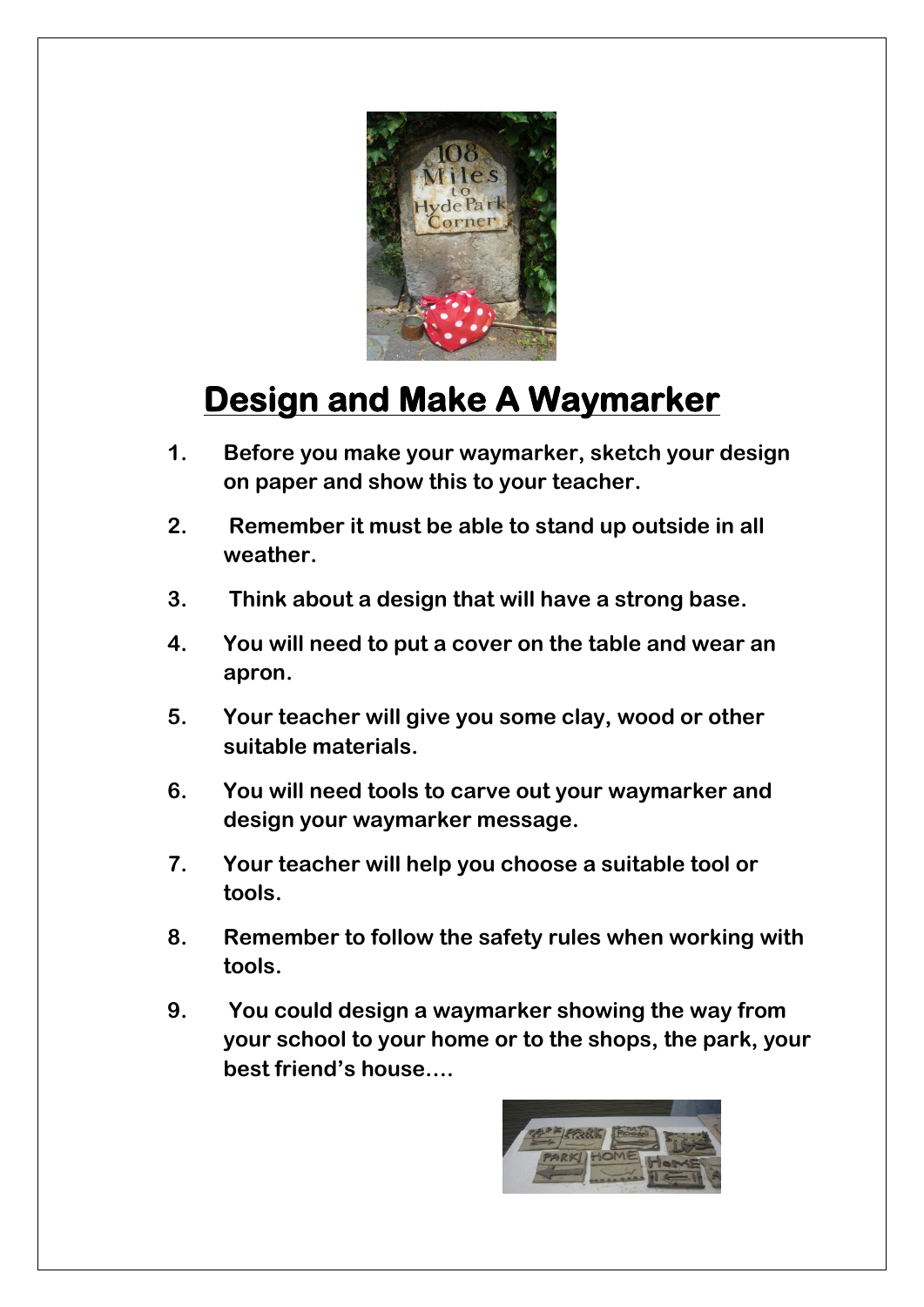## **Waymarker Science**



- **Once you have made your waymarker, find somewhere safe to leave it outside e.g. a garden or somewhere in the playground.**
- **Leave it there for a week.**
- **Observe your waymarker every day and note any changes to it e.g. has it been blown over in the wind? Has it rained? Has it stayed the same?**
- **Note your observations every day in your science notebooks.**
- **At the end of the week, bring your waymarkers in to class and display them.**
- **Look at all the class waymarkers**
- **Have any of the class waymarkers been affected by the outdoor elements?**
- **If yes, what must be done to ensure people can find their way?**



 $\Box$